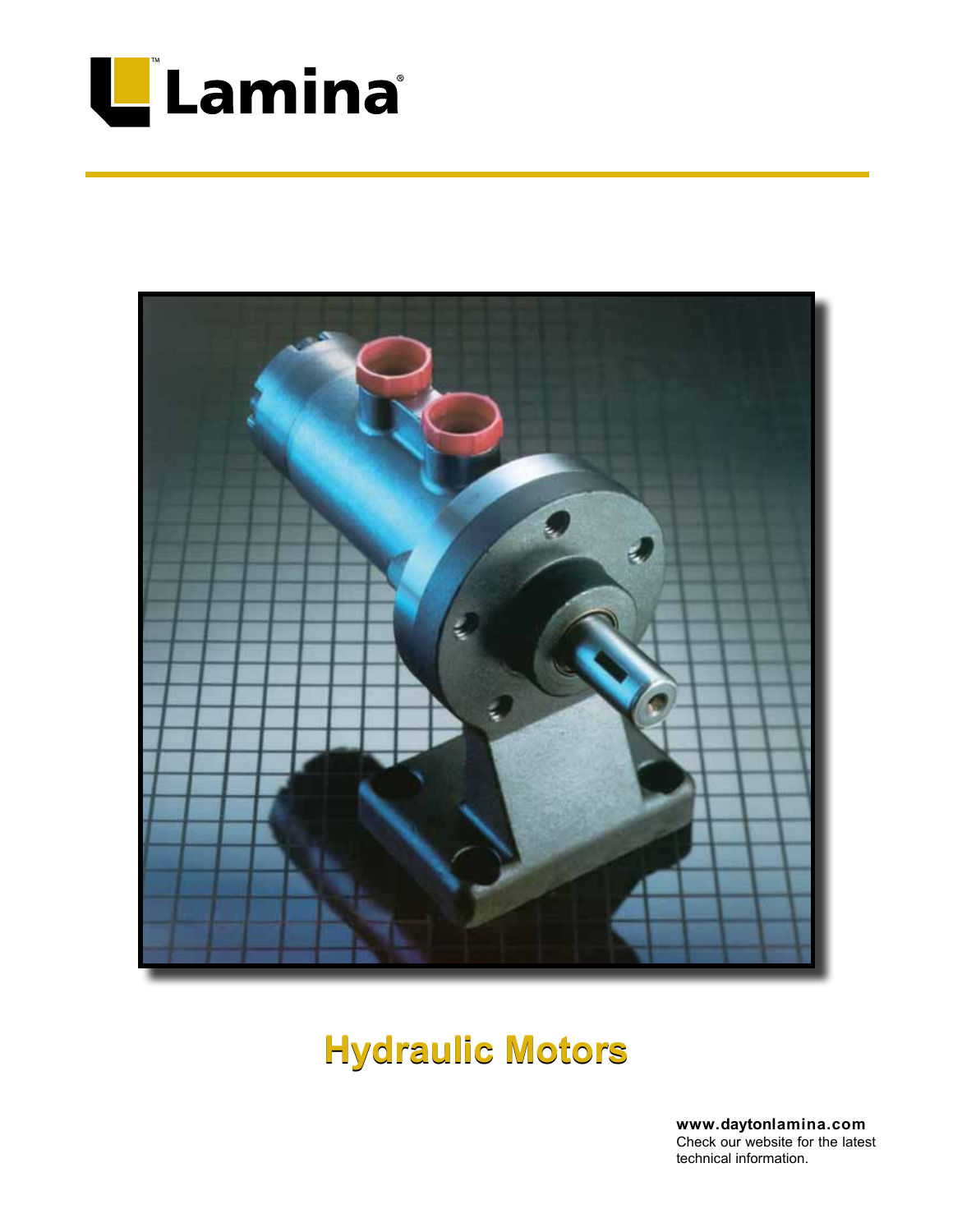

# **TYPICAL APPLICATIONS**

Hydraulic motors manufactured by Lamina have a main shaft that can be readily adapted by use of chuck or collet to hold tools for rotary machining operations, such as drilling, boring, reaming and the like. The unusual small size of these motors makes them a natural choice for many applications.

- Chicken processing machinery
- Reactor repair
- Plastic Injection molding, thread core remover
- Oil pipeline inspection equipment
- Box sealing equipment
- Tool manipulator, undersea, oil well
- Camera manipulator, undersea
- Camera manipulator, nuclear reactor
- Drill and tap machine tool
- Gang (multiple) drilling, wood
- Electric motor coil winder
- Electrical discharge (E.D.M.) machines
- Plywood machines (brushes)
- Jumbo jet maintenance jacks
- C.N.C., D.N.C., T.C. tool changer drives
- Orange peeling machines
- Sewing machines, automatic XY control
- Diamond wheel dresser
- Milling, sawing applications
- Fan drives
- Agricultural applications
- Conveyor drives
- Automatic clamping
- Drill pointer machines
- Textile washing agitators
- Pipe valve openers
- Dynamite blast hole pump drive
- Index mechanism
- Hose reel retraction



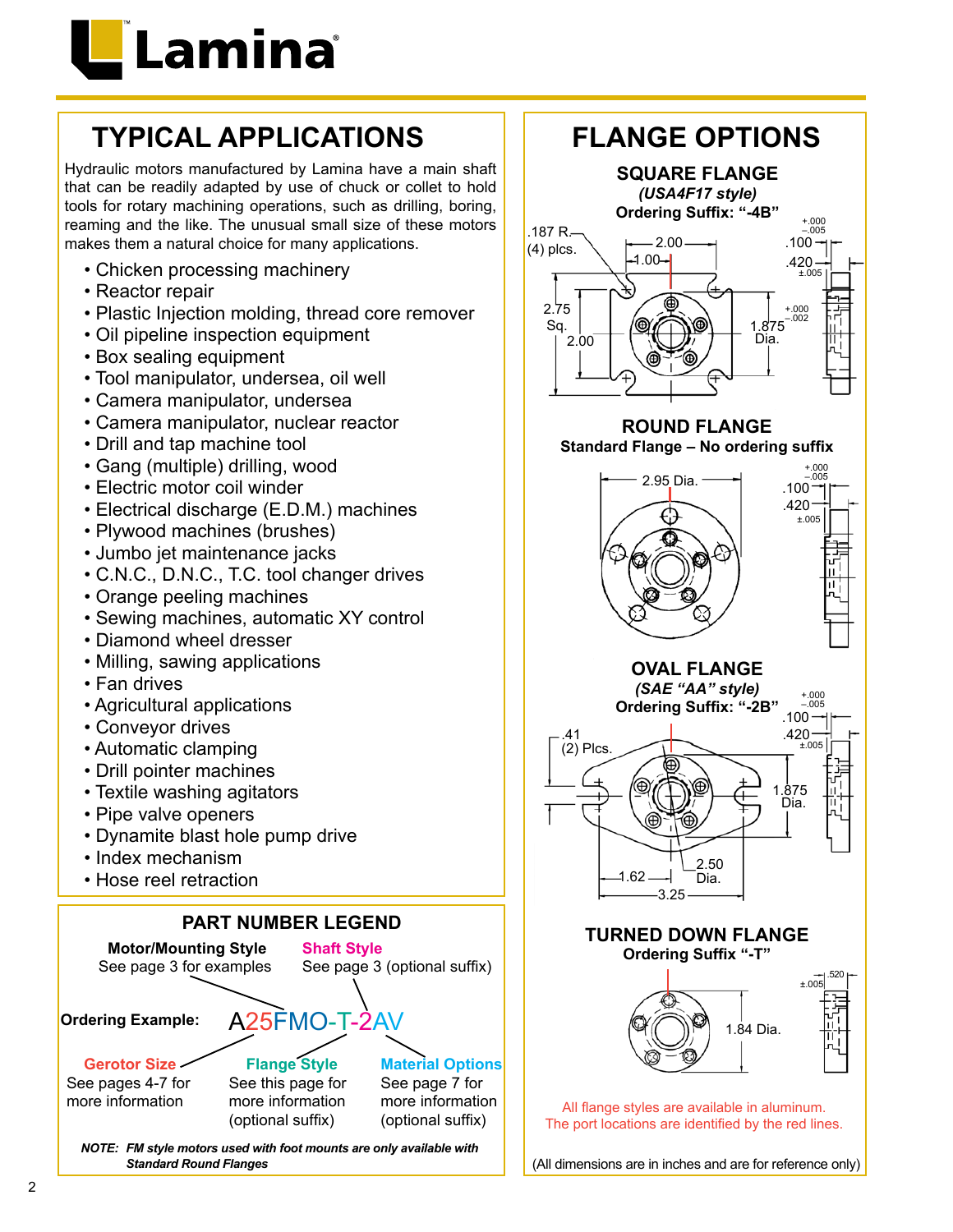







**Note: The above options are stocked items. Any combination of these options will require lead time.**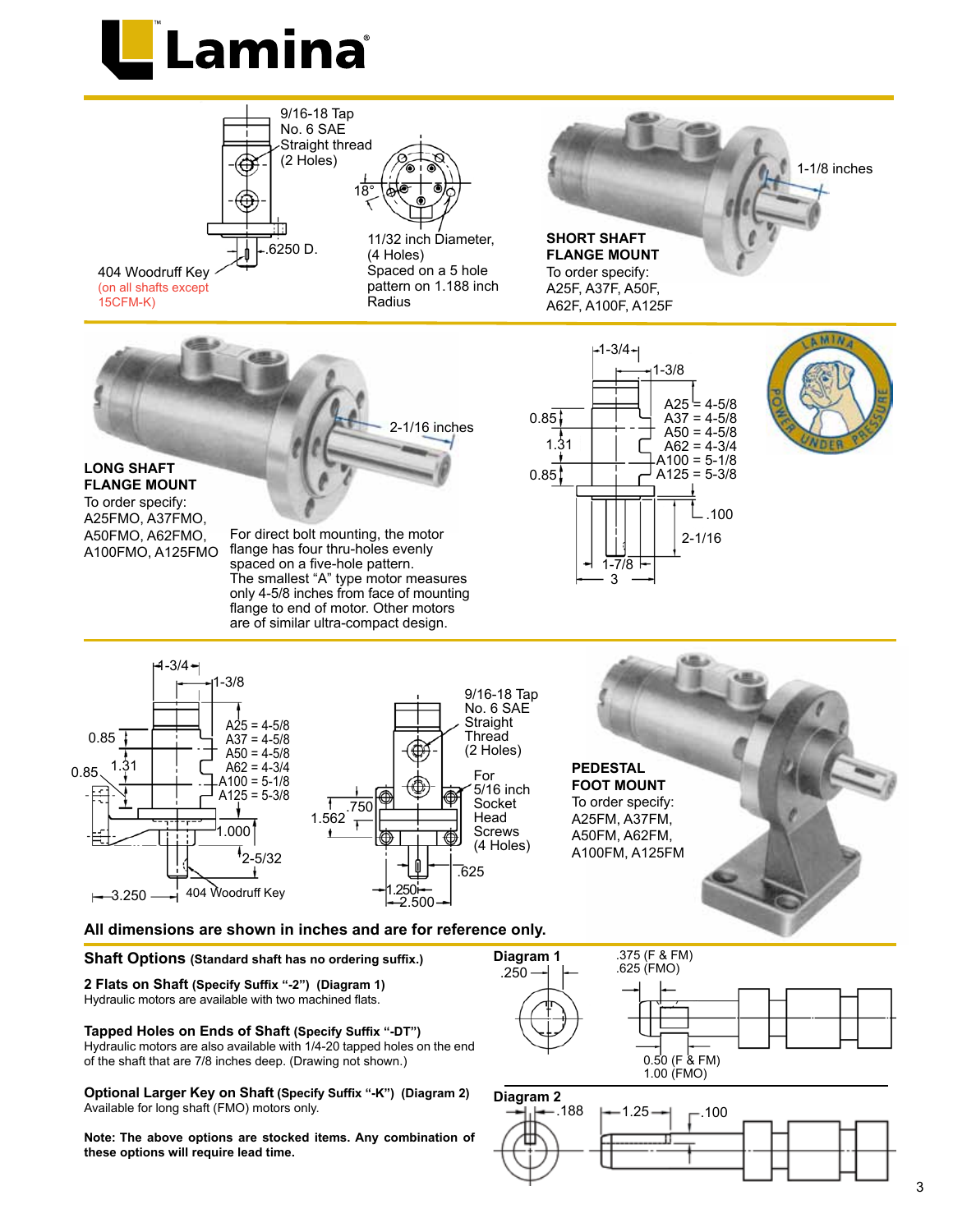

#### **TORQUE** (Inch-pounds)

#### **ORDER MOTOR BY SIZE WITH SUFFIX:**

#### **"F" Flange Mount Short Shaft**

**"FM" Pedestal Foot Mount**

#### **"FMO" Flange Mount Long Shaft**

Lamina Hydraulic Motors have a "letter-numberletter" designation that indicates the type of motor, size of gerotor, and mounting method required. For example: a motor having a 1/2 inch flange and a short shaft, would be indicated as A50F.

Order motors with optional features according to the following suffixes:

"**-T**" Turned down flange "**-2B**" Oval Flange "**-4B**" Square Flange "**-2**" Two flats on shaft "**-DT**" Shaft end tapped "**-K**" Longer Key "**A**" Aluminum body and flange "**V**" with Viton seal

Refer to example on bottom of page 2.

When selecting your motor for a specific application, you must remember that the peak motor torque and RPM must be sufficient to meet the most severe demands of the application.

| G                       | <b>RPM</b>                  |          |           |                 |            |            |            |            | <b>A25 MOTOR</b> |            |            |            |             |             |             |             |
|-------------------------|-----------------------------|----------|-----------|-----------------|------------|------------|------------|------------|------------------|------------|------------|------------|-------------|-------------|-------------|-------------|
| P                       | and                         |          |           |                 |            |            |            |            | <b>PSI</b>       |            |            |            |             |             |             |             |
| M                       | <b>TORQUE</b>               | 100      | 200       | 300             | 400        | 500        | 600        | 700        | 800              | 900        | 1000       | 1100       | 1200        | 1300        | 1400        | 1500        |
| 1                       | <b>RPM</b><br><b>TORQUE</b> | 314<br>6 | 298<br>17 | 282<br>27       | 265<br>37  | 249<br>47  | 233<br>58  | 216<br>68  | 200<br>78        | 184<br>88  | 168<br>98  | 151<br>109 | 135<br>119  | 119<br>129  | 103<br>139  | 86<br>149   |
| $\overline{2}$          | <b>RPM</b><br><b>TORQUE</b> | 596<br>3 | 580<br>14 | 563<br>24       | 547<br>34  | 531<br>44  | 515<br>54  | 498<br>65  | 482<br>75        | 466<br>85  | 450<br>95  | 433<br>106 | 417<br>116  | 401<br>126  | 385<br>136  | 368<br>146  |
| 3                       | <b>RPM</b><br><b>TORQUE</b> |          | 862<br>11 | 845<br>21       | 829<br>31  | 813<br>41  | 797<br>51  | 780<br>62  | 764<br>72        | 748<br>82  | 732<br>92  | 715<br>102 | 699<br>113  | 683<br>123  | 667<br>133  | 650<br>143  |
| $\overline{\mathbf{4}}$ | <b>RPM</b><br><b>TORQUE</b> |          | 1144<br>8 | 1127<br>18      | 1111<br>28 | 1095<br>38 | 1079<br>48 | 1062<br>59 | 1046<br>69       | 1030<br>79 | 1014<br>89 | 997<br>99  | 981<br>110  | 965<br>120  | 948<br>130  | 932<br>140  |
| 5                       | <b>RPM</b><br><b>TORQUE</b> |          | 1426      | 1409<br>15      | 1393<br>25 | 1377<br>35 | 1361<br>45 | 1344<br>56 | 1328<br>66       | 1312<br>76 | 1295<br>86 | 1279<br>96 | 1263<br>107 | 1247<br>117 | 1230<br>127 | 1214<br>137 |
| 6                       | <b>RPM</b><br><b>TORQUE</b> |          |           | 1691<br>$12 \,$ | 1675<br>22 | 1659<br>32 | 1642<br>42 | 1626<br>52 | 1610<br>63       | 1594<br>73 | 1577<br>83 | 1561<br>93 | 1545<br>104 | 1529<br>114 | 1512<br>124 | 1496<br>134 |
| 7                       | <b>RPM</b><br><b>TORQUE</b> |          |           | 1973<br>9       | 1957<br>19 | 1941<br>29 | 1924<br>39 | 1908<br>49 | 1892<br>60       | 1876<br>70 | 1859<br>80 | 1843<br>90 | 1827<br>100 | 1811<br>111 | 1794<br>121 | 1778<br>131 |
| 8                       | <b>RPM</b><br><b>TORQUE</b> |          |           | 2255<br>5       | 2239<br>16 | 2223<br>26 | 2206<br>36 | 2190<br>46 | 2174<br>57       | 2158<br>67 | 2141<br>77 | 2125<br>87 | 2109<br>97  | 2093<br>108 | 2076<br>118 | 2060<br>128 |

## gerotor, a standard round **TORQUE** (Inch-pounds)

| G                | <b>RPM</b>                  |           |           |            |            |            |            |            | <b>A37 MOTOR</b> |             |             |             |             |             |             |             |
|------------------|-----------------------------|-----------|-----------|------------|------------|------------|------------|------------|------------------|-------------|-------------|-------------|-------------|-------------|-------------|-------------|
| P                | and                         |           |           |            |            |            |            |            | PSI              |             |             |             |             |             |             |             |
| М                | <b>TORQUE</b>               | 100       | 200       | 300        | 400        | 500        | 600        | 700        | 800              | 900         | 1000        | 1100        | 1200        | 1300        | 1400        | 1500        |
|                  | <b>RPM</b><br><b>TORQUE</b> | 210<br>14 | 201<br>29 | 192<br>44  | 183<br>59  | 173<br>74  | 164<br>88  | 155<br>103 | 146<br>118       | 136<br>133  | 127<br>148  | 118<br>163  | 109<br>178  | 100<br>192  | 90<br>207   | 81<br>222   |
| $\overline{2}$   | <b>RPM</b><br><b>TORQUE</b> | 410<br>9  | 401<br>24 | 392<br>39  | 383<br>53  | 373<br>68  | 364<br>83  | 355<br>98  | 346<br>113       | 337<br>128  | 327<br>143  | 318<br>157  | 309<br>172  | 300<br>187  | 290<br>202  | 281<br>217  |
| 3                | <b>RPM</b><br><b>TORQUE</b> | 610<br>4  | 601<br>18 | 592<br>33  | 583<br>48  | 573<br>63  | 564<br>78  | 555<br>93  | 546<br>108       | 537<br>122  | 527<br>137  | 518<br>152  | 509<br>167  | 500<br>182  | 490<br>197  | 481<br>212  |
| $\boldsymbol{4}$ | <b>RPM</b><br><b>TORQUE</b> |           | 801<br>13 | 792<br>28  | 783<br>43  | 773<br>58  | 764<br>73  | 755<br>87  | 746<br>102       | 737<br>117  | 727<br>132  | 718<br>147  | 709<br>162  | 700<br>177  | 690<br>192  | 681<br>206  |
| 5                | <b>RPM</b><br><b>TORQUE</b> |           |           | 992<br>23  | 983<br>38  | 974<br>52  | 964<br>67  | 955<br>82  | 946<br>97        | 937<br>112  | 927<br>127  | 918<br>142  | 909<br>157  | 900<br>171  | 891<br>186  | 881<br>201  |
| 6                | <b>RPM</b><br><b>TORQUE</b> |           |           | 1192<br>18 | 1183<br>32 | 1174<br>47 | 1164<br>62 | 1155<br>77 | 1146<br>92       | 1137<br>107 | 1127<br>122 | 1118<br>136 | 1109<br>151 | 1100<br>166 | 1091<br>181 | 1081<br>196 |
|                  | <b>RPM</b><br><b>TORQUE</b> |           |           | 1392<br>12 | 1383<br>27 | 1374<br>42 | 1364<br>57 | 1355<br>72 | 1346<br>87       | 1337<br>101 | 1327<br>116 | 1318<br>131 | 1309<br>146 | 1300<br>161 | 1291<br>176 | 1281<br>191 |
| 8                | <b>RPM</b><br><b>TORQUE</b> |           |           | 1592       | 1583<br>22 | 1574<br>37 | 1564<br>52 | 1555<br>66 | 1546<br>81       | 1537<br>96  | 1528<br>111 | 1518<br>126 | 1509<br>141 | 1500<br>156 | 1491<br>170 | 1481<br>185 |

### **TORQUE** (Inch-pounds)

| G              | <b>RPM</b>                  |           |           |            |            |            |            |             | <b>A50 MOTOR</b> |             |             |             |             |             |             |             |
|----------------|-----------------------------|-----------|-----------|------------|------------|------------|------------|-------------|------------------|-------------|-------------|-------------|-------------|-------------|-------------|-------------|
| P              | and                         |           |           |            |            |            |            |             | <b>PSI</b>       |             |             |             |             |             |             |             |
| M              | <b>TORQUE</b>               | 100       | 200       | 300        | 400        | 500        | 600        | 700         | 800              | 900         | 1000        | 1100        | 1200        | 1300        | 1400        | 1500        |
| 1              | <b>RPM</b><br><b>TORQUE</b> | 156<br>18 | 153<br>37 | 150<br>56  | 146<br>75  | 143<br>94  | 140<br>113 | 136<br>132  | 133<br>151       | 129<br>170  | 126<br>189  | 122<br>208  | 118<br>227  | 115<br>246  | 111<br>265  | 107<br>284  |
| $\overline{2}$ | <b>RPM</b><br><b>TORQUE</b> | 306<br>15 | 302<br>34 | 299<br>52  | 296<br>71  | 292<br>90  | 289<br>109 | 285<br>128  | 282<br>147       | 278<br>166  | 275<br>185  | 271<br>205  | 267<br>224  | 264<br>243  | 260<br>262  | 256<br>281  |
| 3              | <b>RPM</b><br><b>TORQUE</b> | 456<br>10 | 453<br>29 | 450<br>48  | 446<br>67  | 443<br>86  | 439<br>105 | 436<br>124  | 432<br>143       | 429<br>162  | 425<br>181  | 421<br>200  | 418<br>220  | 414<br>239  | 410<br>258  | 406<br>277  |
| 4              | <b>RPM</b><br><b>TORQUE</b> | 608<br>5  | 605<br>24 | 601<br>43  | 598<br>62  | 595<br>81  | 591<br>100 | 588<br>119  | 584<br>138       | 580<br>157  | 577<br>177  | 573<br>196  | 569<br>215  | 566<br>234  | 562<br>253  | 558<br>272  |
| 5              | <b>RPM</b><br><b>TORQUE</b> |           | 752<br>19 | 750<br>38  | 747<br>57  | 745<br>76  | 743<br>95  | 741<br>114  | 737<br>133       | 733<br>152  | 730<br>171  | 726<br>190  | 722<br>209  | 718<br>228  | 714<br>247  | 710<br>267  |
| 6              | <b>RPM</b><br><b>TORQUE</b> |           | 902<br>12 | 901<br>31  | 900<br>50  | 898<br>69  | 895<br>88  | 892<br>107  | 890<br>127       | 888<br>146  | 884<br>165  | 880<br>184  | 877<br>203  | 873<br>222  | 869<br>242  | 865<br>261  |
| $\overline{7}$ | <b>RPM</b><br><b>TORQUE</b> |           | 1057<br>5 | 1053<br>24 | 1050<br>43 | 1048<br>62 | 1047<br>81 | 1046<br>100 | 1044<br>120      | 1042<br>139 | 1040<br>158 | 1036<br>177 | 1032<br>196 | 1028<br>215 | 1024<br>235 | 1020<br>254 |
| 8              | <b>RPM</b><br><b>TORQUE</b> |           |           | 1206<br>16 | 1205<br>35 | 1204<br>54 | 1203<br>74 | 1202<br>93  | 1200<br>112      | 1198<br>131 | 1196<br>150 | 1193<br>169 | 1189<br>188 | 1186<br>208 | 1182<br>227 | 1178<br>246 |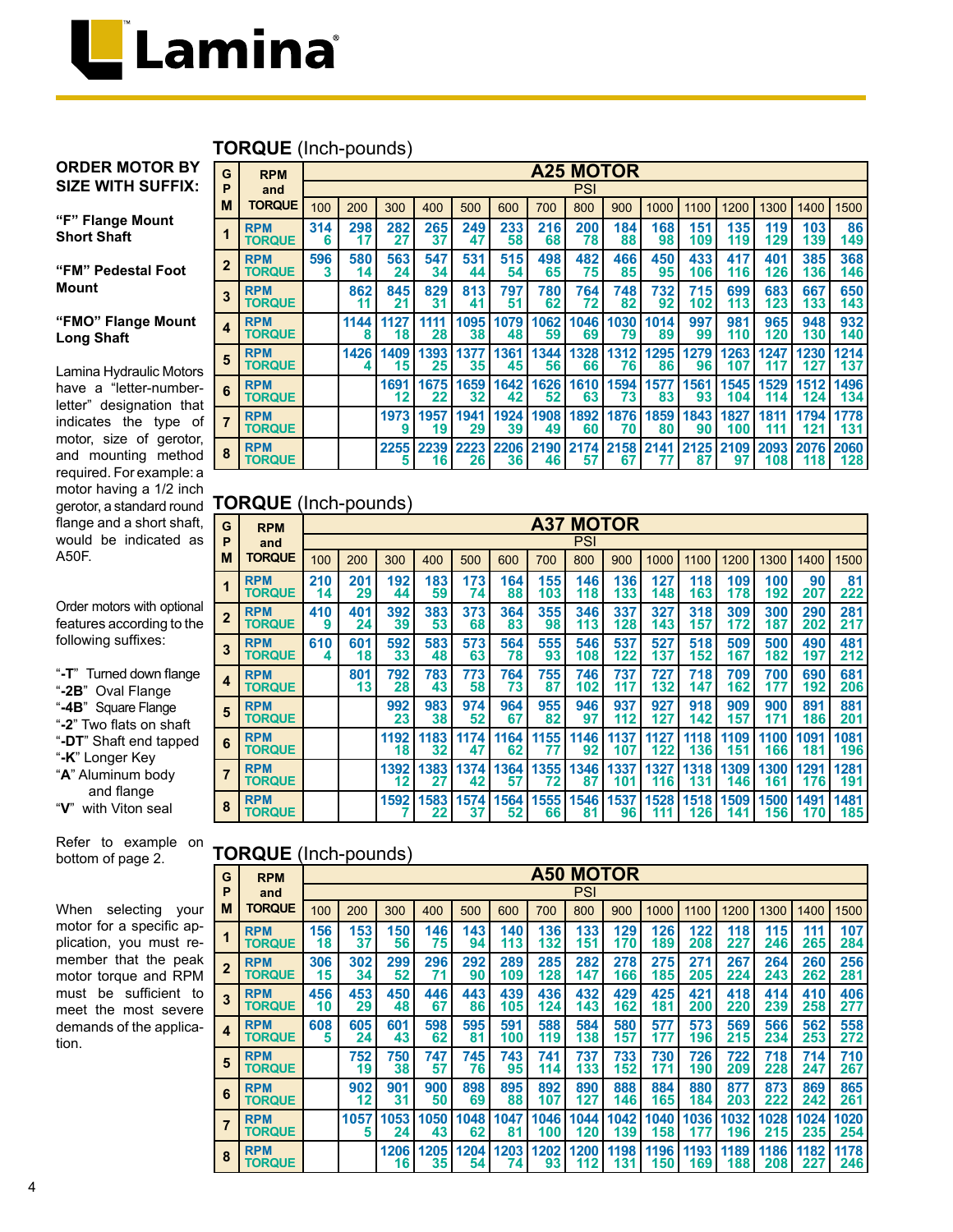

#### **TORQUE** (Inch-pounds)

| G              | <b>RPM</b>                  |           | <b>A62 MOTOR</b> |           |           |            |            |            |            |            |            |            |            |            |            |            |
|----------------|-----------------------------|-----------|------------------|-----------|-----------|------------|------------|------------|------------|------------|------------|------------|------------|------------|------------|------------|
| P              | and                         |           |                  |           |           |            |            |            | PSI        |            |            |            |            |            |            |            |
| M              | <b>TORQUE</b>               | 100       | 200              | 300       | 400       | 500        | 600        | 700        | 800        | 900        | 1000       | 1100       | 1200       | 1300       | 1400       | 1500       |
|                | <b>RPM</b><br><b>TORQUE</b> | 119<br>26 | 117<br>50        | 114<br>74 | 110<br>98 | 105<br>122 | 100<br>146 | 94<br>171  | 88<br>195  | 81<br>219  | 73<br>243  | 64<br>267  | 54<br>291  | 44<br>315  | 34<br>339  | 22<br>363  |
| $\overline{2}$ | <b>RPM</b><br><b>TORQUE</b> | 236<br>22 | 233<br>46        | 230<br>70 | 227<br>95 | 222<br>119 | 217<br>143 | 211<br>167 | 204<br>191 | 197<br>215 | 188<br>239 | 180<br>263 | 170<br>287 | 160<br>311 | 149<br>335 | 137<br>360 |
| 3              | <b>RPM</b><br><b>TORQUE</b> | 355<br>17 | 352<br>42        | 349<br>66 | 345<br>90 | 341<br>114 | 335<br>138 | 329<br>163 | 322<br>187 | 315<br>211 | 306<br>235 | 297<br>259 | 288<br>283 | 277<br>307 | 266<br>332 | 254<br>356 |
| 4              | <b>RPM</b><br><b>TORQUE</b> | 476<br>12 | 474<br>36        | 471<br>60 | 467<br>84 | 462<br>109 | 456<br>133 | 450<br>157 | 443<br>181 | 435<br>206 | 427<br>230 | 418<br>254 | 408<br>278 | 397<br>302 | 386<br>327 | 374<br>351 |
| 5              | <b>RPM</b><br><b>TORQUE</b> | 600<br>5  | 598<br>30        | 594<br>54 | 590<br>78 | 585<br>102 | 580<br>126 | 573<br>151 | 566<br>175 | 558<br>199 | 550<br>224 | 540<br>248 | 530<br>272 | 519<br>296 | 508<br>321 | 495<br>345 |
| 6              | <b>RPM</b><br><b>TORQUE</b> |           | 724<br>22        | 721<br>46 | 717<br>70 | 712<br>95  | 706<br>119 | 699<br>143 | 692<br>168 | 684<br>192 | 675<br>216 | 666<br>241 | 655<br>265 | 644<br>290 | 632<br>314 | 620<br>338 |
| 7              | <b>RPM</b><br><b>TORQUE</b> |           | 854<br>13        | 850<br>37 | 846<br>62 | 841<br>86  | 835<br>110 | 828<br>135 | 821<br>159 | 813<br>184 | 804<br>208 | 794<br>233 | 783<br>257 | 772<br>281 | 760<br>306 | 747<br>330 |
| 8              | <b>RPM</b><br><b>TORQUE</b> |           |                  | 982<br>27 | 978<br>52 | 973<br>76  | 967<br>101 | 960<br>125 | 952<br>150 | 944<br>174 | 935<br>199 | 925<br>223 | 914<br>248 | 902<br>272 | 890<br>297 | 877<br>321 |

**TORQUE** (Inch-pounds)

| G                       | <b>RPM</b>                  |           | <b>A100 MOTOR</b> |            |            |            |            |            |            |            |            |            |            |            |            |            |
|-------------------------|-----------------------------|-----------|-------------------|------------|------------|------------|------------|------------|------------|------------|------------|------------|------------|------------|------------|------------|
| P                       | and                         |           |                   |            |            |            |            |            | PSI        |            |            |            |            |            |            |            |
| M                       | TORQUE                      | 100       | 200               | 300        | 400        | 500        | 600        | 700        | 800        | 900        | 1000       | 1100       | 1200       | 1300       | 1400       | 1500       |
| $\overline{\mathbf{1}}$ | <b>RPM</b><br><b>TORQUE</b> | 80<br>38  | 76<br>78          | 71<br>117  | 66<br>156  | 59<br>195  | 52<br>233  | 45<br>272  | 37<br>310  | 28<br>348  | 19<br>386  | 9<br>423   |            |            |            |            |
| $\overline{\mathbf{2}}$ | <b>RPM</b><br><b>TORQUE</b> | 151<br>35 | 147<br>74         | 142<br>114 | 136<br>153 | 129<br>192 | 122<br>231 | 115<br>269 | 106<br>308 | 98<br>346  | 88<br>384  | 78<br>422  | 67<br>459  | 56<br>496  | 44<br>534  | 31<br>570  |
| $\mathbf{3}$            | <b>RPM</b><br><b>TORQUE</b> | 223<br>30 | 219<br>70         | 214<br>109 | 208<br>148 | 201<br>187 | 194<br>226 | 186<br>265 | 178<br>304 | 168<br>342 | 159<br>380 | 148<br>418 | 137<br>456 | 126<br>494 | 113<br>531 | 100<br>568 |
| $\overline{\mathbf{4}}$ | <b>RPM</b><br><b>TORQUE</b> | 297<br>23 | 293<br>63         | 287<br>103 | 281<br>142 | 275<br>181 | 267<br>220 | 259<br>259 | 250<br>298 | 241<br>337 | 231<br>375 | 220<br>413 | 209<br>451 | 197<br>489 | 185<br>527 | 171<br>564 |
| 5                       | <b>RPM</b><br><b>TORQUE</b> | 373<br>15 | 368<br>55         | 363<br>94  | 357<br>134 | 350<br>173 | 342<br>213 | 334<br>252 | 325<br>291 | 316<br>330 | 305<br>368 | 294<br>407 | 283<br>445 | 270<br>483 | 258<br>521 | 244<br>559 |
| 6                       | <b>RPM</b><br><b>TORQUE</b> |           | 446<br>44         | 440<br>84  | 434<br>124 | 427<br>163 | 419<br>203 | 411<br>242 | 402<br>282 | 392<br>321 | 381<br>360 | 370<br>398 | 358<br>437 | 346<br>476 | 332<br>514 | 319<br>552 |
| $\overline{7}$          | <b>RPM</b><br><b>TORQUE</b> |           | 522<br>32         | 520<br>72  | 514<br>112 | 507<br>151 | 499<br>191 | 490<br>231 | 480<br>270 | 470<br>310 | 459<br>349 | 448<br>388 | 436<br>427 | 423<br>466 | 409<br>504 | 395<br>543 |
| 8                       | <b>RPM</b><br><b>TORQUE</b> |           | 595<br>17         | 590<br>57  | 582<br>97  | 576<br>137 | 570<br>177 | 564<br>21  | 558<br>257 | 551<br>296 | 540<br>336 | 528<br>375 | 515<br>415 | 502<br>454 | 488<br>493 | 474<br>532 |

The operational characteristics of various hydraulic motors are given in the tables to permit easy and quick selection of proper motor for each application. For accurate selection be certain to measure PSI across the motor. This will eliminate any error due to hydraulic system losses.

To order motor with a 2-1/6 inch shaft, order as FMO suffix (foot motor only).

From the tables you can determine what is required of the hydraulic system (GPM & PSI) if you know the motor torque and RPM required by the application. Also, if you know the GPM and PSI delivered to the motor by the hydraulic system, you can quickly select the right motor to deliver the torque and RPM required.

#### **CALCULATING HORSEPOWER**

HP= Torque x RPM 63,025

**TORQUE** (Inch-pounds)

| G              | <b>RPM</b>                  |           | <b>A125 MOTOR</b> |            |            |            |            |            |            |            |            |            |            |            |            |            |
|----------------|-----------------------------|-----------|-------------------|------------|------------|------------|------------|------------|------------|------------|------------|------------|------------|------------|------------|------------|
| P              | and                         |           |                   |            |            |            |            |            | PSI        |            |            |            |            |            |            |            |
| м              | <b>TORQUE</b>               | 100       | 200               | 300        | 400        | 500        | 600        | 700        | 800        | 900        | 1000       | 1100       | 1200       | 1300       | 1400       | 1500       |
|                | <b>RPM</b><br><b>TORQUE</b> | 71<br>32  | 70<br>79          | 67<br>127  | 63<br>173  | 58<br>220  | 52<br>265  | 45<br>311  | 38<br>355  | 29<br>399  | 20<br>443  | 11<br>486  |            |            |            |            |
| $\overline{2}$ | <b>RPM</b><br><b>TORQUE</b> | 130<br>29 | 127<br>77         | 124<br>124 | 119<br>171 | 114<br>218 | 108<br>264 | 102<br>309 | 94<br>355  | 86<br>399  | 76<br>443  | 66<br>487  | 56<br>530  | 44<br>572  | 32<br>614  | 19<br>656  |
| 3              | <b>RPM</b><br><b>TORQUE</b> | 188<br>23 | 186<br>71         | 182<br>119 | 178<br>166 | 172<br>213 | 166<br>259 | 159<br>305 | 152<br>351 | 143<br>396 | 134<br>440 | 123<br>485 | 112<br>528 | 101<br>571 | 88<br>614  | 75<br>656  |
| 4              | <b>RPM</b><br><b>TORQUE</b> | 248<br>14 | 246<br>62         | 242<br>110 | 237<br>157 | 232<br>204 | 226<br>251 | 219<br>297 | 211<br>343 | 202<br>389 | 192<br>434 | 182<br>479 | 170<br>523 | 158<br>567 | 145<br>610 | 132<br>653 |
| 5              | <b>RPM</b><br><b>TORQUE</b> |           | 307<br>49         | 303<br>97  | 299<br>145 | 293<br>192 | 287<br>239 | 279<br>286 | 271<br>333 | 262<br>379 | 252<br>425 | 242<br>470 | 230<br>515 | 218<br>560 | 204<br>604 | 190<br>647 |
| 6              | <b>RPM</b><br><b>TORQUE</b> |           | 370<br>32         | 366<br>80  | 362<br>128 | 356<br>176 | 349<br>224 | 342<br>271 | 333<br>318 | 324<br>365 | 314<br>411 | 303<br>457 | 291<br>503 | 278<br>548 | 265<br>593 | 250<br>638 |
|                | <b>RPM</b><br><b>TORQUE</b> |           | 432<br>10         | 428<br>59  | 426<br>107 | 421<br>155 | 414<br>203 | 406<br>251 | 397<br>299 | 388<br>346 | 377<br>394 | 366<br>440 | 354<br>487 | 341<br>533 | 327<br>579 | 312<br>624 |
| 8              | <b>RPM</b><br><b>TORQUE</b> |           |                   | 495<br>33  | 492<br>81  | 487<br>130 | 480<br>179 | 472<br>227 | 463<br>276 | 453<br>324 | 443<br>372 | 431<br>419 | 418<br>467 | 405<br>514 | 390<br>560 | 375<br>607 |

On this table you can find motor torque and RPM for known GPM and PSI – read across from GPM and down from PSI

Example: In a hydraulic system delivering 6 GPM at 800 PSI – an A125 motor will operate at 333 RPM and deliver 318 inch-lbs. of torque.

**CALCULATING HORSEPOWER** HP=  $\frac{318 \times 333}{2225}$  =1.68 63,025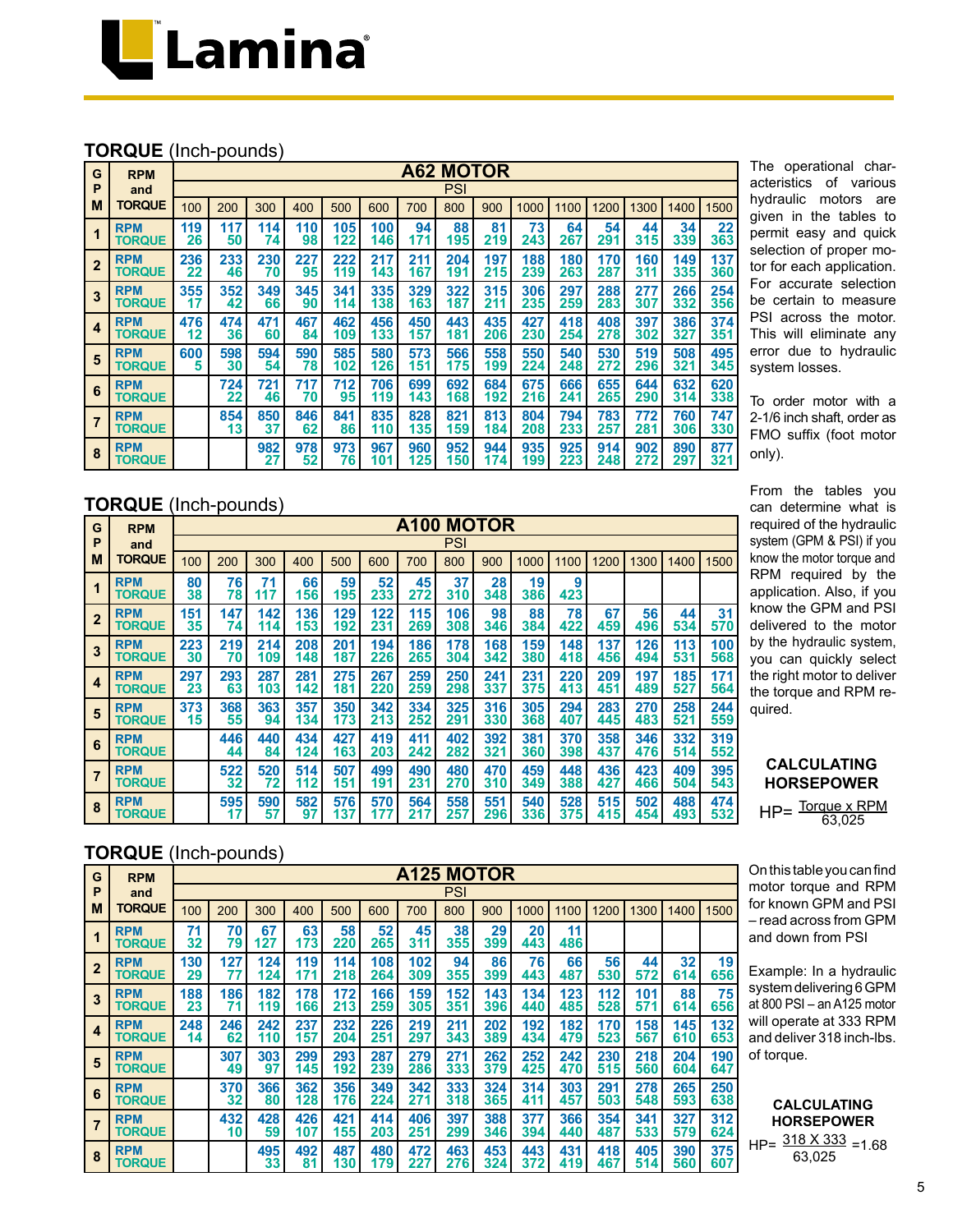|                 | <b>GEROTOR MOTOR</b>         |                                                            | A25   | A37   | A50   | A62   | A100  | A125  |
|-----------------|------------------------------|------------------------------------------------------------|-------|-------|-------|-------|-------|-------|
|                 |                              | <b>DISPLACEMENT</b> (cubic inches per revolution)          | 0.82  | 1.16  | 1.53  | 1.88  | 3.11  | 3.73  |
|                 | <b>GEROTOR SIZE (Inches)</b> |                                                            | 0.250 | 0.375 | 0.500 | 0.625 | 1.000 | 1.250 |
|                 | <b>SPEED (Maximum RPM)</b>   |                                                            | 2255  | 1592  | 1206  | 982   | 595   | 495   |
|                 |                              | <b>TORQUE (Maximum Inch-pounds)</b>                        | 149   | 222   | 284   | 363   | 570   | 656   |
|                 | F                            | <b>Standard Flange - Short Shaft</b>                       | 3.55  | 3.55  | 3.55  | 3.60  | 3.80  | 3.90  |
|                 | <b>FMO</b>                   | Standard Flange - Long Shaft                               | 3.65  | 3.65  | 3.65  | 3.70  | 3.90  | 4.00  |
|                 | <b>FM</b>                    | Foot Mount - Long Shaft                                    | 6.15  | 6.15  | 6.15  | 6.20  | 6.40  | 6.50  |
|                 | $F-T$                        | Turned Down Flange - Short Shaft                           | 3.10  | 3.10  | 3.10  | 3.15  | 3.35  | 3.45  |
| Sample<br>Motor | <b>FMO-T</b>                 | Turned Down Flange - Long Shaft                            | 3.20  | 3.20  | 3.20  | 3.25  | 3.45  | 3.55  |
| <b>Weights</b>  | <b>FA</b>                    | Aluminum Body & Flange - Short Shaft                       | 2.45  | 2.45  | 2.45  | 2.50  | 2.70  | 2.80  |
| (pounds)        | <b>FMOA</b>                  | Aluminum Body & Flange - Long Shaft                        | 2.55  | 2.55  | 2.55  | 2.60  | 2.80  | 2.90  |
|                 | F-TA                         | Aluminum Body & Turned Down<br><b>Flange - Short Shaft</b> | 2.30  | 2.30  | 2.30  | 2.35  | 2.55  | 2.65  |
|                 | <b>FMO-TA</b>                | Aluminum Body & Turned Down<br>Flange - Long Shaft         | 2.40  | 2.40  | 2.40  | 2.45  | 2.65  | 2.75  |

The rotor gear of these low-weight motors rolls through four complete "CYCLES" for each revolution of the output shaft. Thus, four times greater torque at one-fourth of the conventional speed is obtained without the use of gear reducers. In other words, with Lamina Motors the same amount of torque is assured as you would get from a much larger ordinary motor that is considerably more expensive.

Of considerable importance to application design engineers is the smooth rotation and long life of these unique motors. Because the motors have five fluid chambers, the inherent four-to-one ratio provides twenty fluid power cycles for each revolution of the output shaft. This feature assures a distinct addition, Lamina motors have only three moving parts (motor shaft, spline drive, gerotor star) – this greatly extends the service life.

Within the broad range of each gerotor, any torque or speed can be readily secured. Also the various sizes of gerotors available

| <b>ALL MOTORS</b>         |                  |
|---------------------------|------------------|
| <b>Minimum Flow Rate</b>  | 1 GPM            |
| <b>Maximum Flow Rate</b>  | 8 GPM            |
| <b>Minimum Pressure</b>   | $100$ psi        |
| <b>Maximum Pressure</b>   | 1500 psi         |
| Maximum Side Load         | 300 pounds force |
| <b>Maximum Push Force</b> | 500 pounds force |
| <b>Maximum Pull Force</b> | 300 pounds force |

provide a torque range from 0 to 656 inch-lbs. and R.P.M. ranging from 0 to 2255. High selectivity to exactly meet requirements is inherent in these motors.

Lamina recommends parallel circuits versus series circuits, because the back pressure generated cannot exceed 300 psi.

Recommended Oil: Mobil® DTE 13 (ISO-32 Hydraulic Oil).

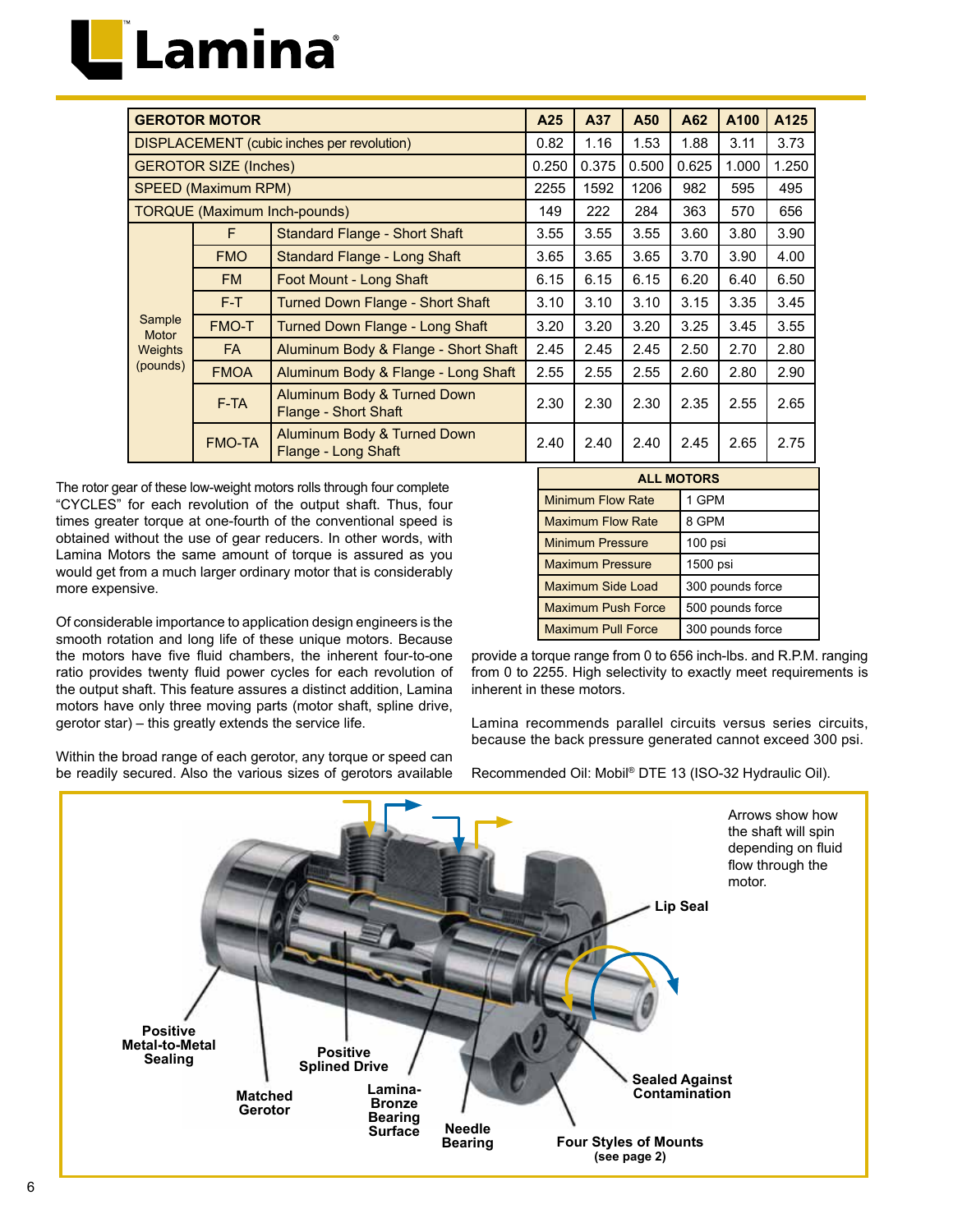



|                    | <b>HYDRAULIC MOTOR COMPONENT PARTS</b> |                                            |                                                   |                                                                       |                              |                                                 |                                                     |  |  |  |  |  |  |
|--------------------|----------------------------------------|--------------------------------------------|---------------------------------------------------|-----------------------------------------------------------------------|------------------------------|-------------------------------------------------|-----------------------------------------------------|--|--|--|--|--|--|
| <b>Item</b><br>No. | <b>PART</b><br><b>NUMBER</b>           | <b>PART DESCRIPTION</b>                    | <b>NOTE</b>                                       | <b>Item</b><br>No.                                                    | <b>PART</b><br><b>NUMBER</b> | <b>PART DESCRIPTION</b>                         | <b>NOTE</b>                                         |  |  |  |  |  |  |
| $\mathbf{1}$       | <b>BSS-1</b>                           | <b>Blood Slinger Shield</b>                | Optional Seal - order separately                  | 12                                                                    | <b>15CFMK</b>                |                                                 | Motor Shaft with Key   FMO only-3/16 x 1-1/4 Key    |  |  |  |  |  |  |
| $\overline{2}$     | <b>48CF</b>                            | Dirt Seal                                  | All motors                                        | 13                                                                    | 13CA-1/4                     | Spline Drive                                    | A25 motors only                                     |  |  |  |  |  |  |
| 3                  | 60CFM                                  | Foot Mount                                 | FM style motors only                              | 13                                                                    | 13C                          | Spline Drive                                    | A37, A50, A62, A100, A125 only                      |  |  |  |  |  |  |
| 4                  | 52CFM                                  | Shaft Bearing                              | FM style motors only                              | 14                                                                    | <b>11CF</b>                  | Motor Body                                      | All motors except Aluminum                          |  |  |  |  |  |  |
| 5                  | <b>SHCS010050F</b>                     | Screw (10-32x1/2)                          | All motors - 5 required                           | 14                                                                    | 11CF-ALUM                    | Motor Body                                      | Aluminum                                            |  |  |  |  |  |  |
| 6                  | 50C                                    | Copper Washer Seal                         | All motors - 10 required                          | 15                                                                    | 27CA-.125                    | Gerotor Spacer                                  | A62 motors only                                     |  |  |  |  |  |  |
| $\overline{7}$     | <b>10CF</b>                            | Round Flange                               | <b>Standard Flange</b>                            | 15                                                                    | 27CD-.500                    | Gerotor Spacer                                  | A100 motors only                                    |  |  |  |  |  |  |
| $\overline{7}$     | 10CF-2-BOLT                            | Oval Flange                                | Ordering suffix "-2B"                             | 15                                                                    | 27CB-.745                    | Gerotor Spacer                                  | A125 motors only                                    |  |  |  |  |  |  |
| $\overline{7}$     | 10CF-4-BOLT                            | Square Flange                              | Ordering suffix "-4B"                             | 16                                                                    | <b>14CF</b>                  | Gerotor cover                                   | All motors                                          |  |  |  |  |  |  |
| $\overline{7}$     | <b>10CF-T</b>                          | <b>Turned Down Flange</b>                  | Ordering suffix "-T"                              | 17                                                                    | <b>39CF</b>                  |                                                 | Screw (10-32x1-1/4) A25, A37, A50 & A62 - 5 reg.    |  |  |  |  |  |  |
| $\overline{7}$     | 10CF-ALUM                              | Round Flange                               | Aluminum                                          | 17                                                                    | 39B-A                        |                                                 | Screw $(10-32x1-3/4)$ A100 motors only - 5 required |  |  |  |  |  |  |
| $\overline{7}$     | 10CF-2B-ALUM                           | Oval Flange                                | Aluminum                                          | 17                                                                    | <b>39CF-A</b>                | Screw (10-32x2)                                 | A125 motors only - 5 required                       |  |  |  |  |  |  |
| $\overline{7}$     | 10CF-4B-ALUM                           | Square Flange                              | Aluminum                                          | 19                                                                    | 12C-.406                     | Separator Plate                                 | A25 motors only                                     |  |  |  |  |  |  |
| $\overline{7}$     | 10CF-T-ALUM                            | <b>Turned Down Flange</b>                  | Aluminum                                          | 19                                                                    | 12C-.281                     | Separator Plate                                 | A37 motors only                                     |  |  |  |  |  |  |
| 8                  | <b>SHCS031075</b>                      | Screw (5/16-18x3/4)                        | FM style motors only                              | 19                                                                    | 12C-.156                     | Separator Plate                                 | A50, A62, A100, A125 motors only                    |  |  |  |  |  |  |
| 9                  | 31C                                    | Shaft Seal - Teflon                        | <b>Standard Seal</b>                              | 20                                                                    | 18C-1/4                      | Gerotor Assembly                                | A25 motors only                                     |  |  |  |  |  |  |
| 9                  | 31C-VITON                              | Shaft Seal - Viton                         | <b>Optional Seal</b>                              | 20                                                                    | 18C-3/8                      | Gerotor Assembly                                | A37 motors only                                     |  |  |  |  |  |  |
| 10                 | 64CF                                   | <b>Thrust Race</b>                         | All motors                                        | 20                                                                    | 18C-1/2                      | Gerotor Assembly                                | A50 motors only                                     |  |  |  |  |  |  |
| 11                 | <b>17CF</b>                            | <b>Thrust Bearing</b>                      | All motors - 2 required                           | 20                                                                    | 18C-5/8                      | Gerotor Assembly                                | A62 motors only                                     |  |  |  |  |  |  |
| 12                 | <b>15CF</b>                            | Motor Shaft - Short                        | F style motors only                               | 20                                                                    | 18C-1                        | Gerotor Assembly                                | A100 motors only                                    |  |  |  |  |  |  |
| 12                 | 15CFM                                  | Motor Shaft - Long                         | FM & FMO style motors only                        | 20                                                                    | 18C-1-1/4                    | Gerotor Assembly                                | A125 motors only                                    |  |  |  |  |  |  |
| 12                 | <b>15CF-2</b>                          | Motor Shaft - 2 Flats                      | F style motors only                               |                                                                       |                              | <b>SEAL KITS</b>                                |                                                     |  |  |  |  |  |  |
| 12                 | <b>15CFM-2</b>                         | Motor Shaft - 2 Flats                      | FMO style motors only                             |                                                                       | ASK-1                        | Seal Kit includes (1) 31C, (1) 48CF, (10) 50C & |                                                     |  |  |  |  |  |  |
| 12                 | <b>15CFMH-2</b>                        | Motor Shaft - 2 Flats                      | FM style motors only                              |                                                                       |                              | (2) 17CF                                        |                                                     |  |  |  |  |  |  |
| 12                 | 15CFT                                  | Motor Shaft - Tapped   F style motors only |                                                   | Seal Kit includes (1) 31C-VITON, (1) 48CF, (10)<br><b>VITON-ASK-1</b> |                              |                                                 |                                                     |  |  |  |  |  |  |
| 12                 | <b>15CFMT</b>                          |                                            | Motor Shaft - Tapped   FM & FMO style motors only | 50C & (2) 17CF                                                        |                              |                                                 |                                                     |  |  |  |  |  |  |